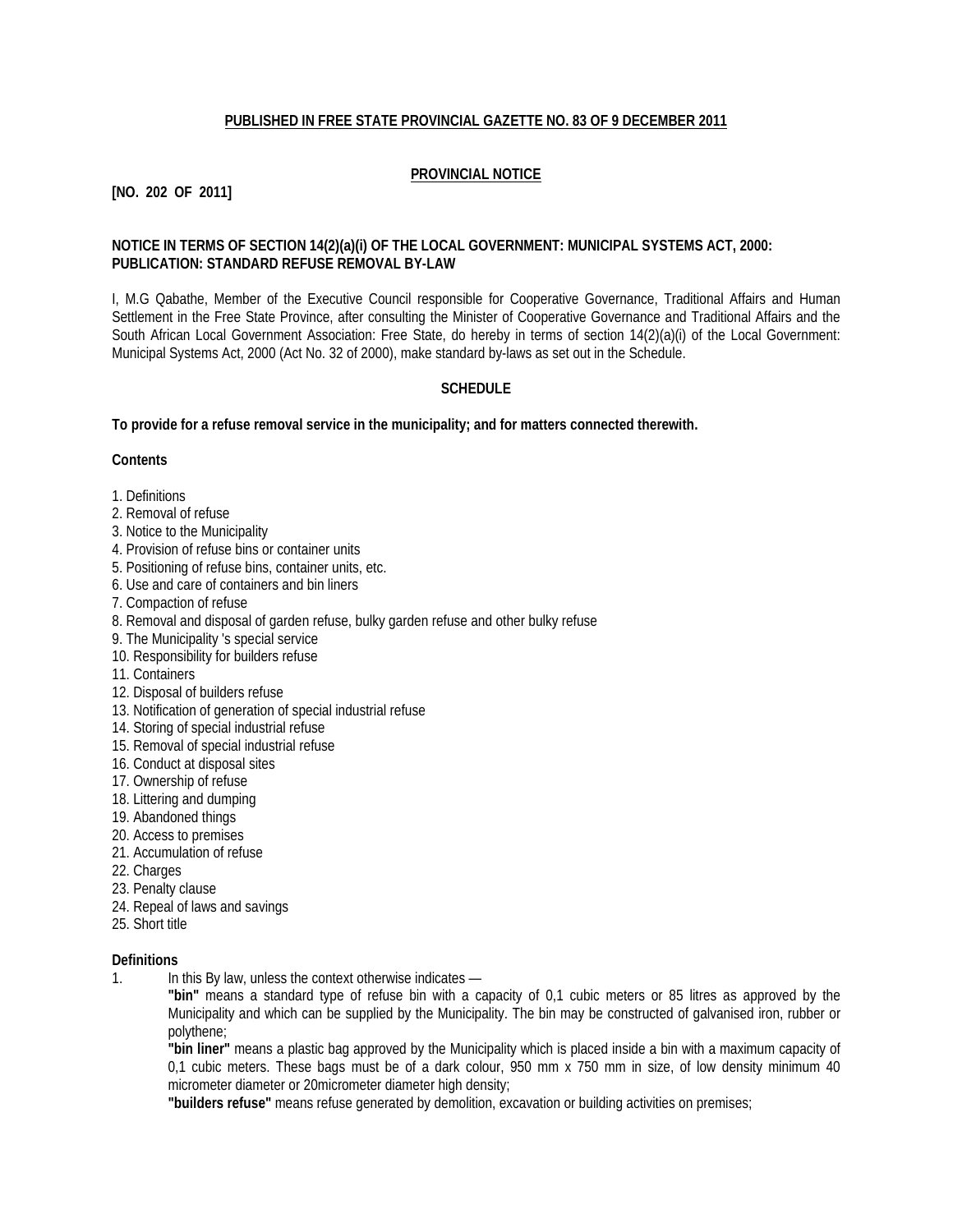**"bulky garden refuse"** means refuse such as tree stumps, branches of trees, hedge stumps and branches of hedges and any other garden refuse of quantities more than 2 cubic meters;

**"bulky refuse"** means refuse which emanates from any premises, excluding industrial refuse, and which cannot by virtue of its mass, shape, size or quantity be conveniently accumulated or removed in a refuse bin with a bin liner;

**"business refuse"** means refuse generated by the use of premises other than a private dwelling-house used solely as a residence, but do not include builders refuse, bulky refuse, domestic refuse or industrial refuse;

**"domestic refuse"** means refuse normally originating from a building used for dwelling purposes, including flats, hospitals, schools, hostels, compounds, benevolent societies, churches and halls situated on private property and which can be easily removed without damaging the bin liner;

**"garden refuse"** means refuse which is generated as a result of normal gardening activities such as grass cuttings, leaves, plants and flowers;

**"Municipality"** means the …………………………… Local Municipality established in terms of Section 12 of the Municipal Structures Act, 117 of 1998, and includes any political structure, political office bearer, councillor, duly authorised agent thereof or any employee thereof acting in connection with these by-laws by virtue of a power vested in the municipality and delegated or sub-delegated to such political structure, political office bearer, councillor, agent or employee;

**"occupier"** means any person who occupies any premises or part thereof, without regard to the title under which he or she occupies;

**"owner"** means -

(a) the person in whom from time to time is vested the legal title to the premises;

(b) in a case where the person in whom the legal title is vested is insolvent or dead, or is under any form of legal disability whatsoever, the person in whom the administration and control of such premises is vested as curator, trustee, executor, administrator, judicial manager, manager, liquidator or other legal representative;

(c) in any case where the Municipality is unable to determine the identity of such person, a person who is entitled to the benefit of such premises or a building thereon;

(d) in the case of premises for which a lease of 30 years or more has been entered into, the lessee thereof;

(e) in relation to -

(i) a piece of land delineated on a sectional plan registered in terms of the Sectional Titles Act, 1986 (Act No. 95 of 1986), and without restricting the above, the developer or the body corporate in respect of the common property; or

(ii) a section as defined in the Sectional Title Act,1986 (Act No 95 of 1986) the person in whose name such section is registered under a sectional title deed and includes the lawfully appointed agent of such a person; (f) any legal person including, but not limited to -

(i) a company registered in terms of the Companies Act, 1973 (Act No. 61 of 1973), a trust *inter vivos,* a trust *mortis causa,* a close corporation registered in terms of the Close Corporations Act, 1984 (Act No. 69 of 1984), a voluntary association;

(ii) any Department of State;

(iii) any municipality or board established in terms of any legislation applicable in the Republic of South Africa;

(iv) any embassy or other foreign entity;

**"public place"** means any road, street, square, park, recreation ground, sport ground, sanitary lane or open space which has —

(a) in connection with any subdivision or layout of land into erven, lots of plots, been provided, reserved or set apart for use by the public or the owners or occupiers of such erven, lots of plots, whether or not it is shown on a general plan, plan of subdivision or diagram;

(b) at any time been dedicated to the public or

(c) at any time been declared or rendered as such by the Municipality or other competent authority;

**"special industrial refuse"** means refuse, consisting of a liquid or sludge, resulting from a process or the pretreatment for disposal purposes of any industrial liquid waste, which in terms of the Municipality's By-laws may not be discharged into a drain or sewer;

**"tariff"** means the tariff of charges as determined from time to time by the Municipality.

#### **Removal of refuse**

2. (1) The Municipality must provide a service for the collection and removal of business and domestic refuse from premises at the tariff determined by the Municipality.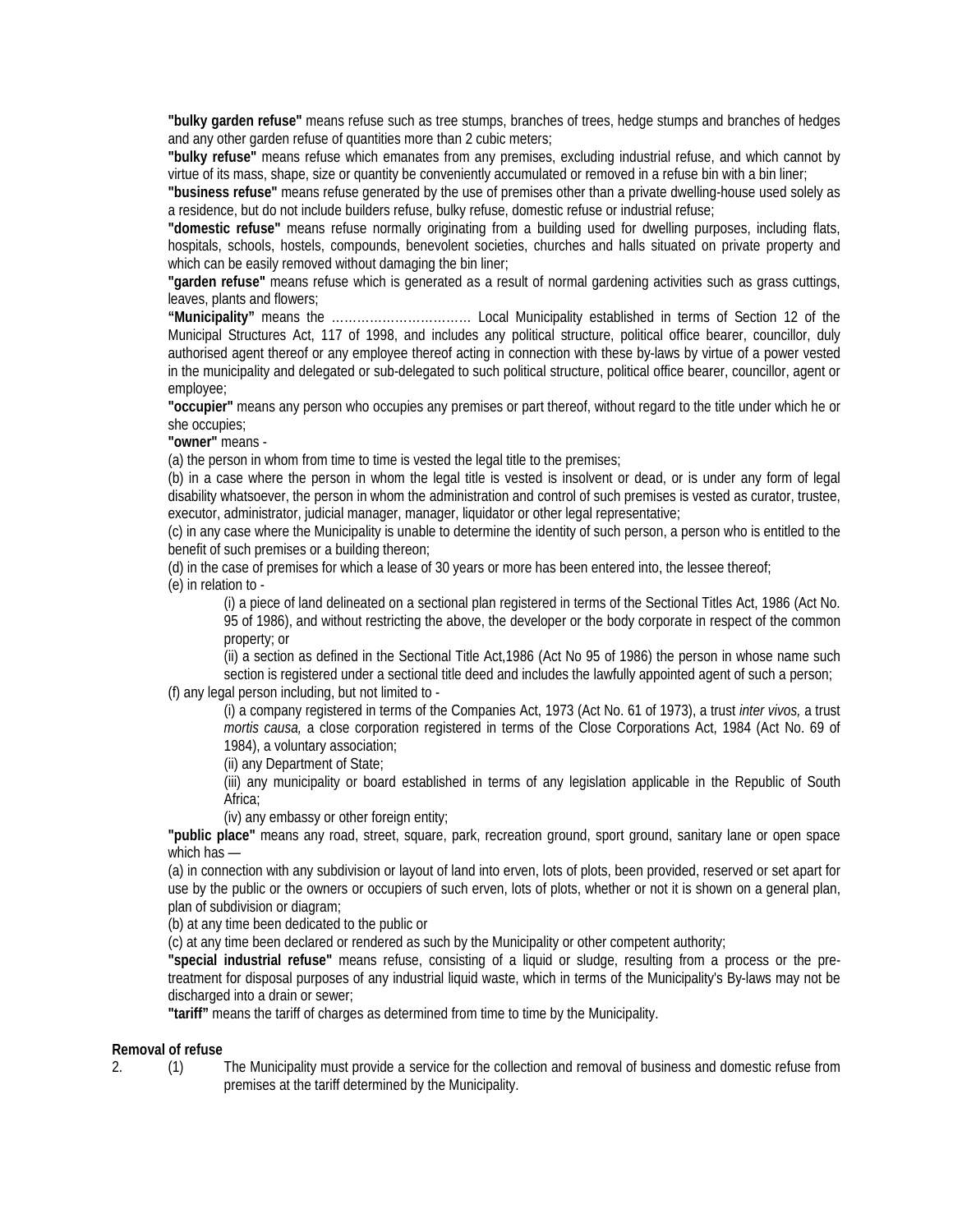- (2) The occupier of the premises on which business or domestic refuse is generated, must avail himself or herself of the Municipality's service for the collection and removal of such refuse, except where special exemption is granted by the Municipality.
- (3) The owner of the premises on which business or domestic refuse is generated, is liable to the Municipality for all charges in respect of the collection and removal of refuse from such premises.

# **Notice to the Municipality**

- 3. The occupier of the premises, or in the case of premises being occupied by more than one person, the owner of such premises on which business refuse or domestic refuse is generated, must within seven days after the commencement of the generation of such refuse notify the Municipality-
	- (a) that the premises is being occupied;
	- (b) whether business refuse or domestic refuse is being generated on the premises.

#### **Provision of refuse bins or container units**

- 4. (1) The Municipality must determine the type and number of containers required on a premises.
	- (2) If a container is supplied by the Municipality, such container must be supplied free of charge, or at the ruling prices, or at a hiring tariff, as the Municipality may determine;
	- (3) If required by the Municipality, the owner of a premises is responsible for the supply of a pre -determined number and type of containers.
	- (4) The Municipality may supply container units to a premises if, having regard to the quantity of business refuse generated on the premises concerned, the suitability of such refuse for storage in refuse bins, and the accessibility of the space provided by the owner of the premises in terms of section 5 to the Municipality's refuse collection vehicles, if it considers container units more appropriate for the storage of the refuse than refuse bins: Provided that container units must not be supplied to the premises unless the space provided by the owner of the premises in terms of section 5 is accessible to the Municipality's refuse collection vehicles for container units.

# **Positioning of refuse bins, container units, etc.**

- 5. (1) The owner of the premises must provide adequate space on the premises for the storage of the refuse bins supplied by the Municipality in terms of section 4 or for the equipment and containers mentioned in section 7(1).
	- (2) The space provided in terms of subsection (1) must-
		- (a) be in such a position on the premises as will allow the storage of refuse bins without the bins being visible from a street or other public place;
		- (b) where domestic refuse is generated on the premises
			- (i) be in such a position as will allow the collection and removal of refuse by the Municipality's employees without hindrance;
			- (ii) not be more than 20 meters from the entrance to the premises, used by the Municipality's employees;
		- (c) if required by the Municipality, be so located as to permit convenient access to and egress from such space for the Municipality's refuse collection vehicles;
		- (d) be sufficient to house any receptacle used in the sorting and storage of the refuse contemplated in subsections  $6(1)(a)(i)$  and  $7(9)$ , as well as any such refuse not being stored in a receptacle: Provided that this requirement does not apply in the case of buildings erected, or the building plans whereof have been approved, prior to the coming into operation of this By-law.
	- (3) The occupier of the premises, or in the case of premises being occupied by more than one person, the owner of such premises must place the refuse bins supplied in terms of section 4, in the space provided in terms of subsection (1) and must at all times keep them there.
	- (4) Notwithstanding anything to the contrary in subsection (3) contained-
		- (a) in the case of buildings erected, or of which the building plans have been approved prior to the coming into operation of this By-law; and
		- (b) in the event of the Municipality, in its opinion being unable to collect and remove business refuse from the space provided in terms of subsection (1), the Municipality may, having regard to the avoidance of nuisance and the convenience of collection of refuse, indicate a position within or outside the premises where the refuse bins must be placed for the collection and removal of such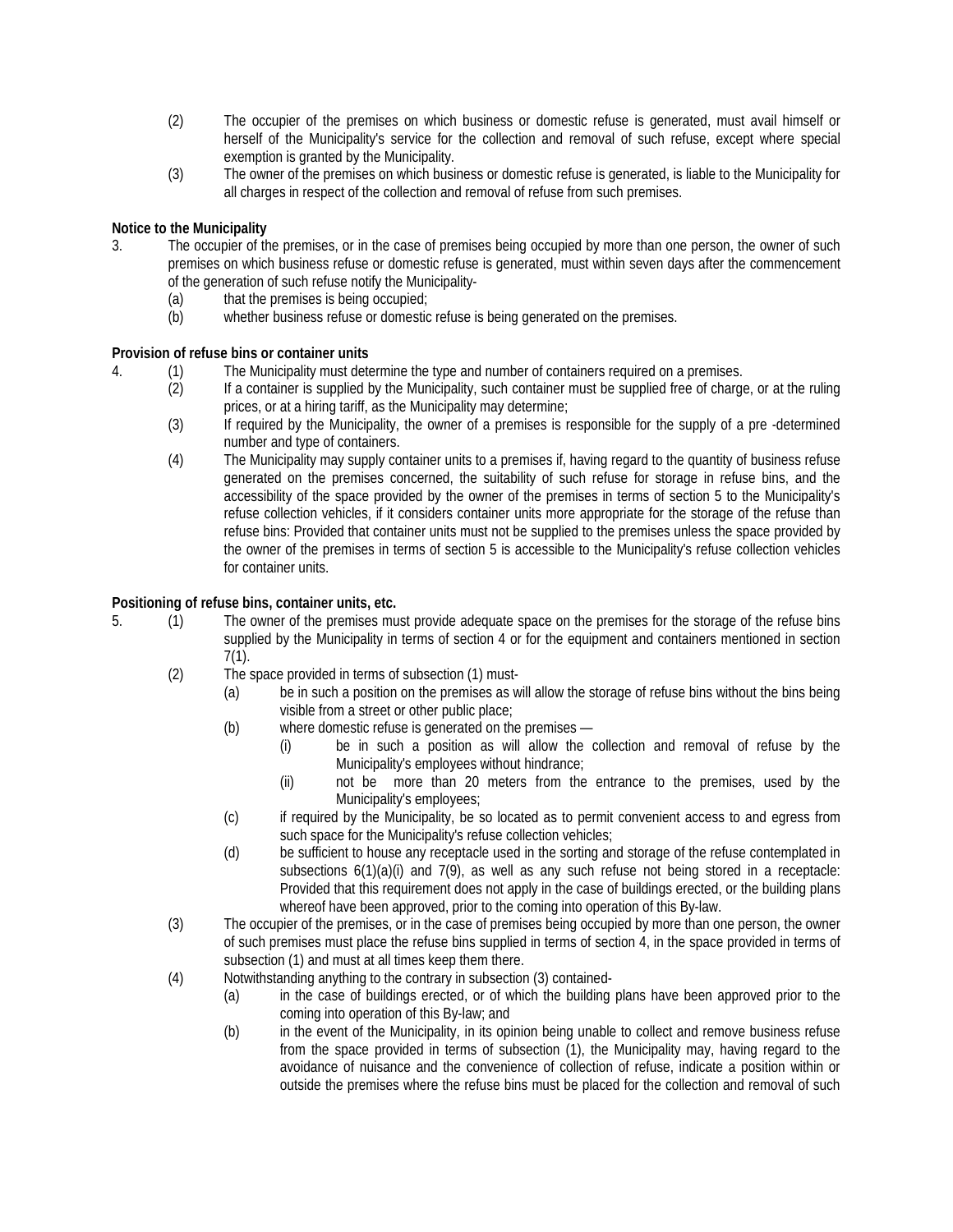refuse and such refuse bins must then be placed in such position at such times and for such periods as the Municipality may determine.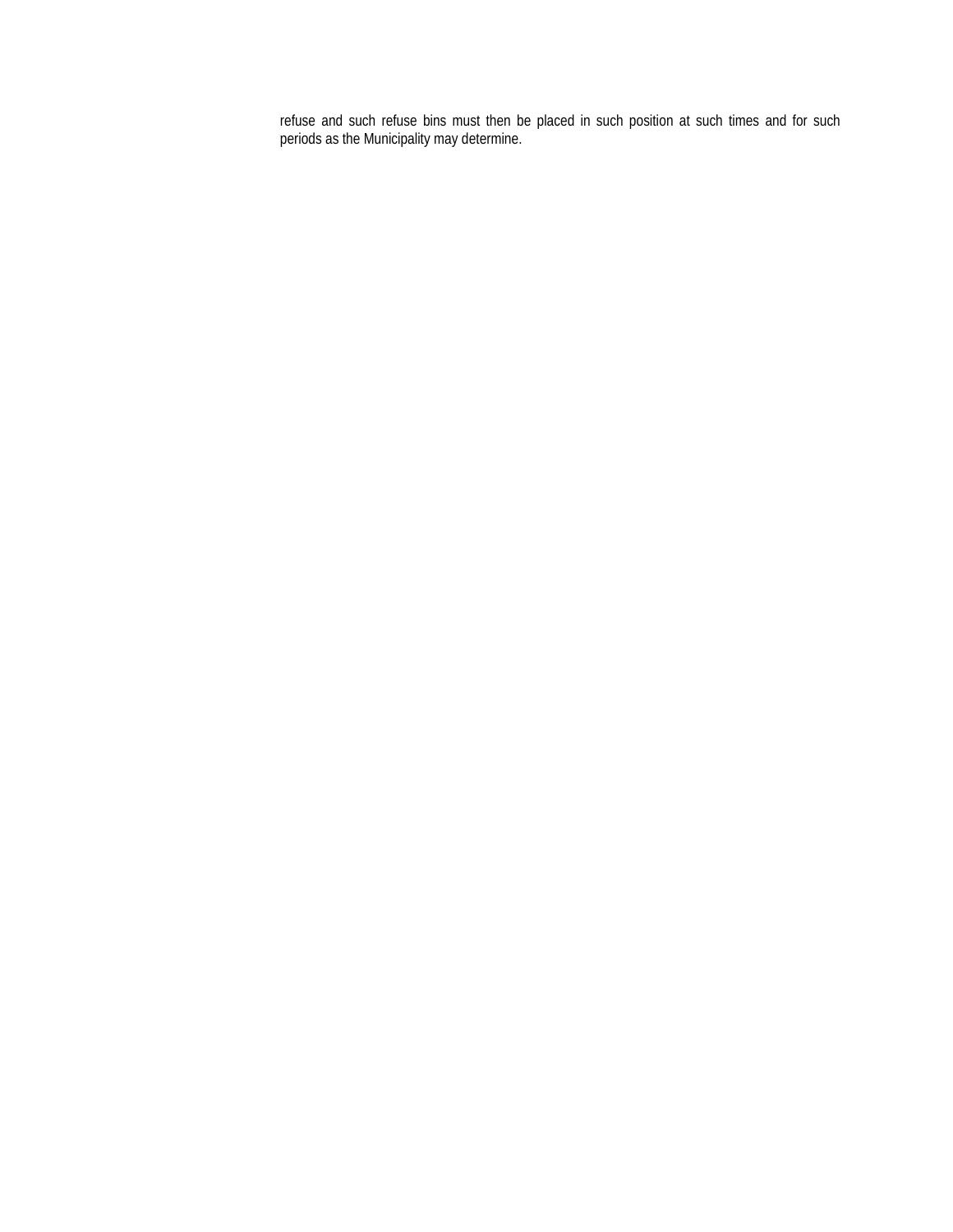### **Use and care of containers and bin liners**

- 6. (1) Every occupier of premises, or in the case of premises being occupied by more than one person, the owner of such premises must ensure that-
	- (a) all the domestic or business refuse generated on the premises is placed and kept in bin liners for removal by the Municipality: Provided that the provisions of this subsection must not prevent any occupier or owner, as the case may be —
		- (i) who has obtained the Municipality's prior written consent, from selling or otherwise disposing of any swill, corrugated cardboard, paper, glass or other material being an element of business refuse, for recycling in a manufacturing process or, in the case of swill, for consumption;
		- (ii) from utilising such domestic refuse as may be suitable for making compost;
	- (b) no hot ash, unwrapped glass or other business or domestic refuse which may cause damage to bin liners or which may cause injury to the Municipality's employees while carrying out their duties in terms of this By-law, is placed in bin liners before he or she has taken such steps as may be necessary to avoid such damage or injury;
	- (c) no material, including any liquid which, by reason of its mass or other characteristics , is likely to render such bin liners unreasonably difficult for the Municipality's employees to handle or carry, is placed in such bin liners;
	- (d) every container on the premises is covered, save when refuse is being deposited therein or discharged there from, and that every container is kept in a clean and hygienic condition;
	- (e) no person deposits refuse in any other place than in the containers provided for that purpose.
	- (2) No container may be used for any purpose other than the storage of business, domestic or garden refuse and no fire must be lit in such container.
	- (3) In the event of a container having been delivered to premises in terms of subsection 4(4), the occupier of such premises must, 24 hours before the container is likely to be filled to capacity, inform the Municipality thereof.
	- (4) The owner of premises to which bins or container units have been supplied in terms of section 4 or 11, is liable to the Municipality for the loss thereof and for any damage caused thereto, except for such loss or damage as maybe caused by the employees of the Municipality.
	- (5) Plastic bin liners with domestic or garden refuse, or both, must be properly closed and be placed outside the property next to the fence and near the entrance or access road before 07:00 on the day determined by the Municipality for removal of refuse.

#### **Compaction of refuse**

- 7. (1) Should the quantity of domestic or business refuse generated on premises be such that, in the opinion of the Municipality, the major portion of such refuse is compactable, or should the owner or occupier of premises wish to compact such refuse, such owner or occupier, as the case may be, must increase the density of that portion of such refuse as is compactable by means of approved equipment designed to shred or compact refuse and must put the refuse so treated into an approved plastic, paper or other disposable container or into a compaction unit container, and the provisions of section 4 do not apply to such compactable refuse.
	- (2) The capacity of the plastic, paper of other disposable container referred to in subsection (1) must not exceed 0,1 cubic meters.
	- (3) After the refuse, treated as contemplated in subsection (1), has been put into a plastic paper or other disposable container, such container must be placed in a container or container unit.
	- (4) Insofar as the provisions of subsection (1) make the compaction of domestic or business refuse compulsory, such provisions must not apply until a period of 6 months has elapsed from the date of the serving of a notice to this effect by the Municipality.
	- (5) "Approved" for the purpose of subsection (1), must mean approved by the Municipality, regard being had to the suitability of the equipment or container for the purpose for which it is to be used, as well as the reasonable requirements of the particular case from a public health, storage and refuse collection and removal point of view.
	- (6) The containers mentioned in subsection (1) must be supplied by the owner or the occupier, as the case may be.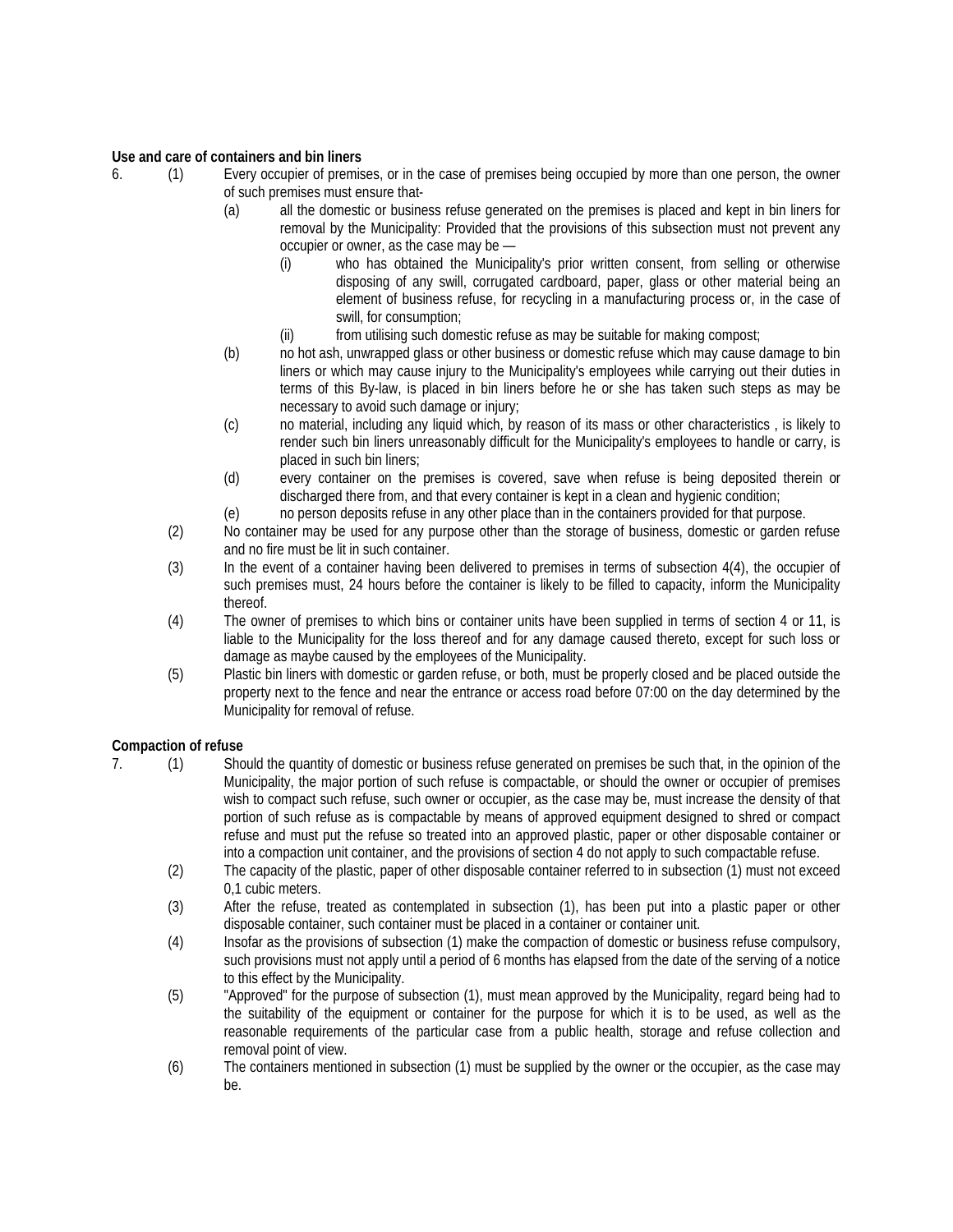- (7) If the container referred to in subsection (1) is made of steel, such container must, after the collection thereof and after it has been emptied by the Municipality, be returned to the premises.
- (8) The Municipality must remove and empty the containers referred to in subsection (1) at such intervals as the Municipality may deem necessary in the circumstances.
- (9) The provisions of this section must not prevent any owner or occupier of premises, as the case may be, after having obtained the Municipality's prior written consent, from selling or otherwise disposing of any swill, corrugated cardboard, paper, glass or other material being an element of business refuse, for recycling in a manufacturing process or, in the case of swill, for consumption.

# **Removal and disposal of garden refuse, bulky garden refuse and other bulky refuse**

- 8. (1) The occupier, or in the case of premises occupied by more than one person, the owner of premises on which garden refuse, bulky garden refuse or other bulky refuse is generated, must ensure that such refuse be disposed of in terms of this By-law a reasonable time after the generation thereof.
	- (2) Any person may remove and dispose of garden refuse, bulky garden refuse or other bulky refuse.<br>(3) Garden refuse, bulky garden refuse or other bulky refuse removed from the premises on w
	- Garden refuse, bulky garden refuse or other bulky refuse removed from the premises on which it was generated, must be disposed of on a site designated by the Municipality as a disposal site for such refuse.

# **The Municipality's special service**

9. At the request of the owner or any occupier of any premises, the Municipality must remove bulky garden refuse and other refuse from premises, if the Municipality is able to do so with its refuse removal equipment. All such refuse must be placed within 3 meters of the boundary loading point, but not on the sidewalk.

# **Responsibility for builders refuse**

- 10. (1) The owner of premises on which builders refuse is generated and the person engaged in the activity, which causes such refuse to be generated, must ensure that —
	- (a) such refuse be disposed of in terms of section 12 within a reasonable time after the generation thereof;
	- (b) until such time as builders refuse is disposed of, such refuse, together with the containers used for the storing or removal thereof, be kept on the premises on which it was generated.
	- (2) Any person may operate a builders refuse removal service. Should the Municipality provide such a service, it must be done at the prescribed tariff.

#### **Containers**

- 11. (1) If containers or other receptacles used for the removal of builders refuse, bulky refuse of other waste material from premises cannot, in the opinion of the Municipality, cannot be kept on the premises, such containers or other receptacles may, with the written consent of the Municipality, be placed in the roadway for the period of such consent.
	- (2) Any consent given in terms of subsection (1), must be subject to such conditions as the Municipality may deem necessary: Provided that in giving or refusing its consent or in laying down conditions, the Municipality must have regard to the convenience and safety of the public.
	- (3) Every container or other receptacle used for the removal of builders refuse must
		- (a) have clearly marked on it the name and address or telephone number of the person in control of such container or other receptacle;
		- (b) be fitted with reflecting chevrons or reflectors, which must completely outline the front and the back thereof; and
		- (c) be covered at all times, other than when actually receiving or being emptied of such refuse, so that no displacement of its contents or dust nuisance may occur.

#### **Disposal of builders refuse**

- 12. (1) Subject to the provisions of subsection (2), all builders refuse must be deposited at the Municipality's refuse disposal sites, after the person depositing the refuse has paid the tariff charge therefore.
	- (2) For the purpose of reclamation of land, builders refuse may, with the written consent of the Municipality, be deposited at a place other than the Municipality's refuse disposal sites.
	- (3) Any consent given in terms of subsection (2), is subject to such conditions as the Municipality may deem necessary: Provided that in giving or refusing its consent or in laying down conditions, the Municipality must have regard to —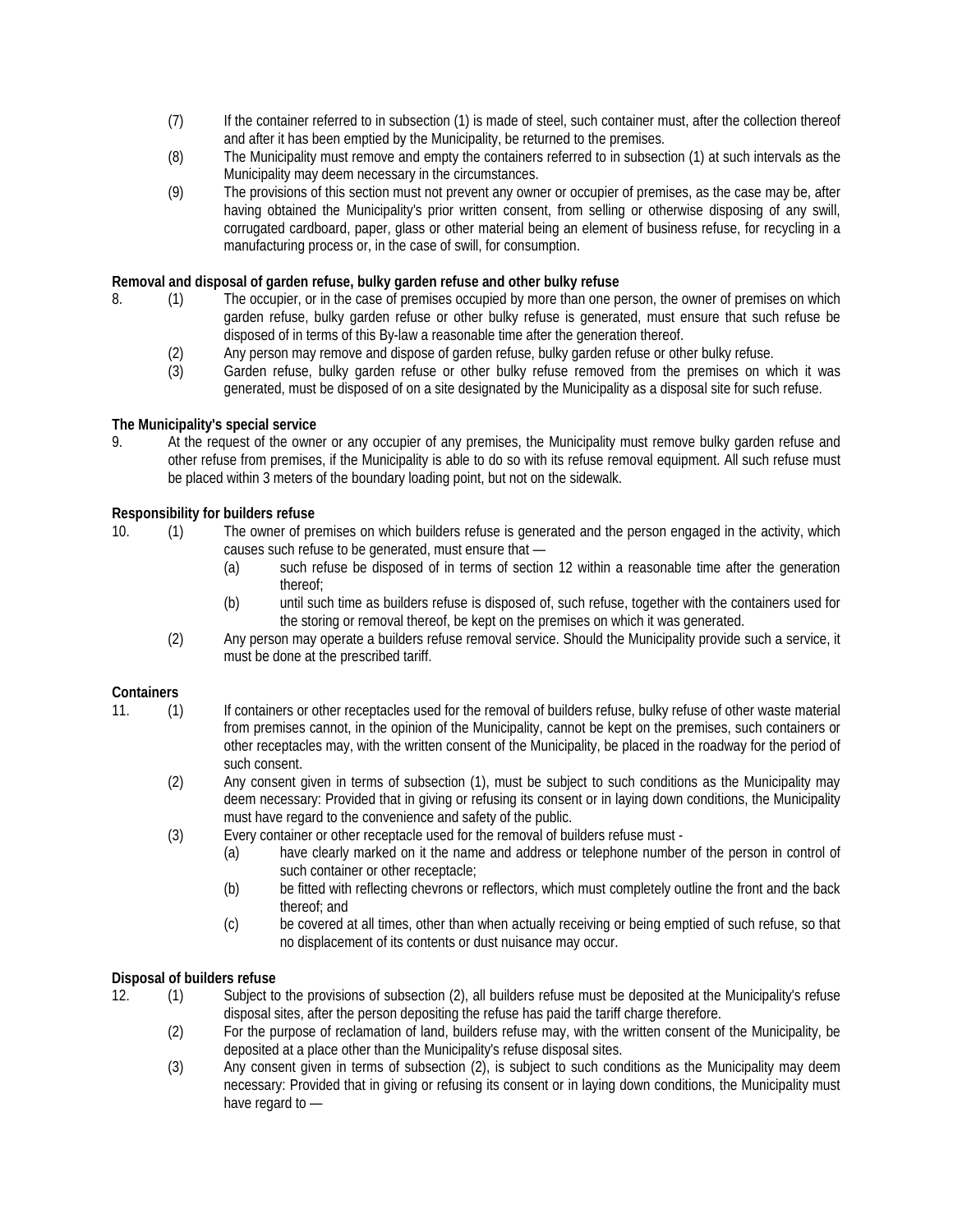- (a) the safety of the public;
- (b) the environment of the proposed disposal site;
- (c) the suitability of the area, including the drainage thereof;
- (d) the expected manner and times of depositing of refuse at the site;<br>(e) the levelling of the site;
- the levelling of the site;
- (f) the control of dust; and
- (g) any other relevant factors.

#### **Notification of generation of special industrial refuse**

- 13. (1) The person engaged in the activity, which causes special industrial refuse to be generated, must inform the Municipality of the composition thereof, the quantity generated, how it is stored and how and when it will be removed.
	- (2) If so required by the Municipality, the notification referred to in subsection (1), must be substantiated by an analysis certified by a qualified industrial chemist.
	- (3) Subject to the provisions of this By-law, any person duly authorised by the Municipality, may enter premises at any reasonable time to ascertain whether special industrial refuse is generated on such premises and may take samples and test any refuse found on the premises to ascertain its composition.
	- (4) The person mentioned in subsection (1), must notify the Municipality of any changes in the composition and quantity of the special industrial refuse that may occur from time to time.

# **Storing of special industrial refuse**

- 14. (1) The person referred to in section 13(1), must ensure that the special industrial refuse generated on the premises is kept and stored thereon in terms of sub section (2), until it is removed from the premises in terms of section 15.
	- (2) Special industrial refuse stored on premises, must be stored in such a manner that it does not become a nuisance or pollute the environment.
	- (3) If special industrial refuse is not stored in terms of subsection (2) on the premises on which it is generated, the Municipality may order the owner of the premises and the person referred to in subsection 13(1), to remove such refuse within a reasonable time and, if thereafter such refuse is not removed within such time, the Municipality may remove it at the owner's expense.

#### **Removal of special industrial refuse**

- 15. (1) No person must remove special industrial refuse from the premises on which it was generated without or otherwise than in terms of the written consent of the Municipality.
	- (2) The Municipality may give its consent in terms of subsection (1), subject to such conditions as it may deem fit. In laying down conditions, the Municipality must have regard to —
		- (a) the composition of the special industrial refuse;
		- (b) the suitability of the vehicle and container to be used;<br>(c) the place where the refuse must be dumped: and
		- the place where the refuse must be dumped; and
		- (d) proof to the Municipality of such dumping.
	- (3) The Municipality must not give its consent in terms of subsection (1), unless it is satisfied that the person applying for such consent is competent and has the equipment to remove the special industrial refuse and complies with the conditions laid down by the Municipality.
	- (4) The person referred to in subsection 13(1), must inform the Municipality, at such intervals as the Municipality may stipulate, having regard to the information to be given to the Municipality in terms of subsection 13(1), of the removal of special industrial refuse, the identity of the remover, the date of such removal, the quantity and the composition of the special industrial refuse removed.
	- (5) Should any person be caught in the act of contravening the provisions of this section, such person must dispose of the refuse removed by him or her as directed by the Municipality.

# **Conduct at disposal sites**

- 16. (1) Any person who, for the purpose of disposing of refuse, enters a refuse disposal site controlled by the Municipality must -
	- (a) enter the disposal site only at an authorised access point;
	- (b) give the Municipality all the particulars required in regard to the composition of the refuse; and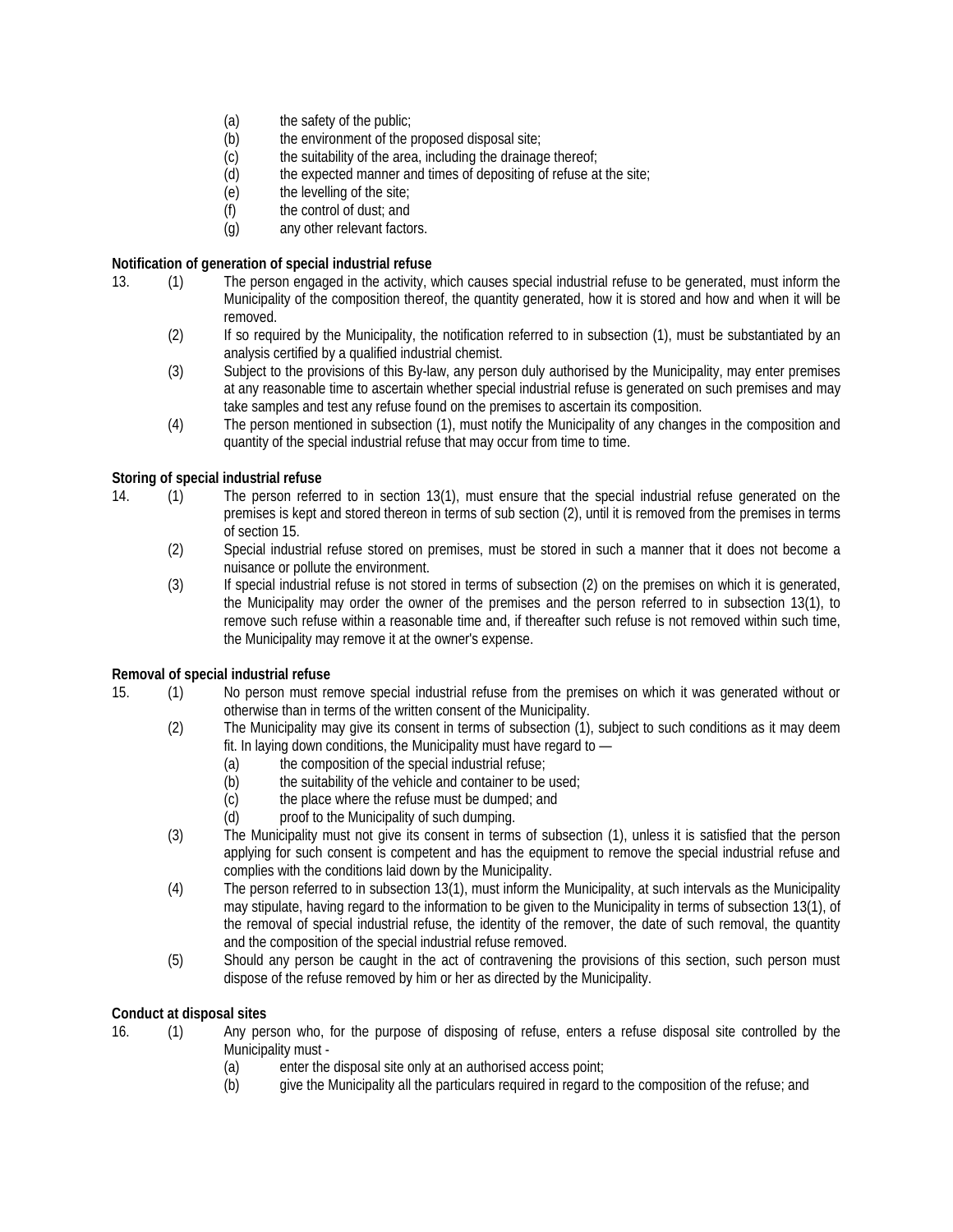- (c) follow all instructions given to him or her in regard to access to the actual disposal point, the place where and the manner in which the refuse should be deposited.
- (2) No person must bring intoxicating liquor onto a disposal site controlled by the Municipality.<br>(3) Obserson must enter a disposal site controlled by the Municipality for any purpose other t
- No person must enter a disposal site controlled by the Municipality for any purpose other than the disposal of refuse in terms of this By-law and then only at such times as the Municipality may from time to time determine.

# **Ownership of refuse**

- 17. (1) All refuse removed by the Municipality and all refuse at disposal sites controlled by the Municipality is the property of the Municipality and no person who is not authorised by the Municipality to do so, may remove or interfere therewith.
	- (2) Only refuse which is generated on premises within the Municipality's area of jurisdiction may be disposed of on the Municipality's refuse disposal sites.

# **Littering and dumping**

18. No person must -

- (a) throw, discard, deposit or spill any refuse of any nature into or onto any public place, vacant stand, vacant erf, stream or watercourse;
- (b) sweep any refuse into a gutter on a public place; or
- (c) allow any persons under his or her control to do any of the acts referred to in paragraphs (a) and (b).

# **Abandoned things**

19. (1) Anything, other than a vehicle, left in a public place, and which may, having

- regard to —
- $(a)$  the place where it was left;
- (b) the period that it was left; and
- (c) its nature and condition,
- be regarded as abandoned, may be removed and disposed of by the Municipality.
- (2) If the identity of the owner of the abandoned thing is known to the Municipality, the Municipality may recover the costs concerning the removal and disposal of such thing, if any, from the owner.
- (3) For the purpose of subsection (1), a shop trolley is deemed not to be a vehicle.

#### **Access to premises**

- 20. (1) Where the Municipality provides a refuse collection service, the occupier of premises must grant the Municipality access to the premises for the purpose of collecting and removing refuse and must ensure that nothing obstructs, frustrates or hinders the Municipality in the carrying out of its service.
	- (2) Where, in the opinion of the Municipality, the collection or removal of refuse from any premises is likely to result in damage to the premises or the Municipality's property, or injury to the refuse collectors or any other person, it may, as a condition for the provision of a refuse collection service to the premises, require the owner or occupier to indemnify it, in writing, in respect of any such damage or injury or any claims arising out of either.

#### **Accumulation of re fuse**

21. If any category of refuse defined in this By-law accumulates on premises so as to constitute or so as to render it likely that a nuisance will be created thereby, the Municipality may make a special removal of such refuse and the owner is liable in respect of such special removal to pay the tariff charge therefore.

#### **Charges**

- 22. (1) Save where otherwise provided in this By-law, the person to whom any service mentioned in this By-law has been rendered by the Municipality, is liable to the Municipality for the tariff charge in respect thereof.
	- (2) Services rendered by the Municipality in respect of which a monthly tariff charge is prescribed, must only be discontinued by the Municipality after receipt of a written notification from the owner or occupier of the premises to which the services are rendered, that the generation of domestic or business refuse on the premises has ceased, or when it has become obvious to the Municipality that the generation of such refuse on the premises has ceased.